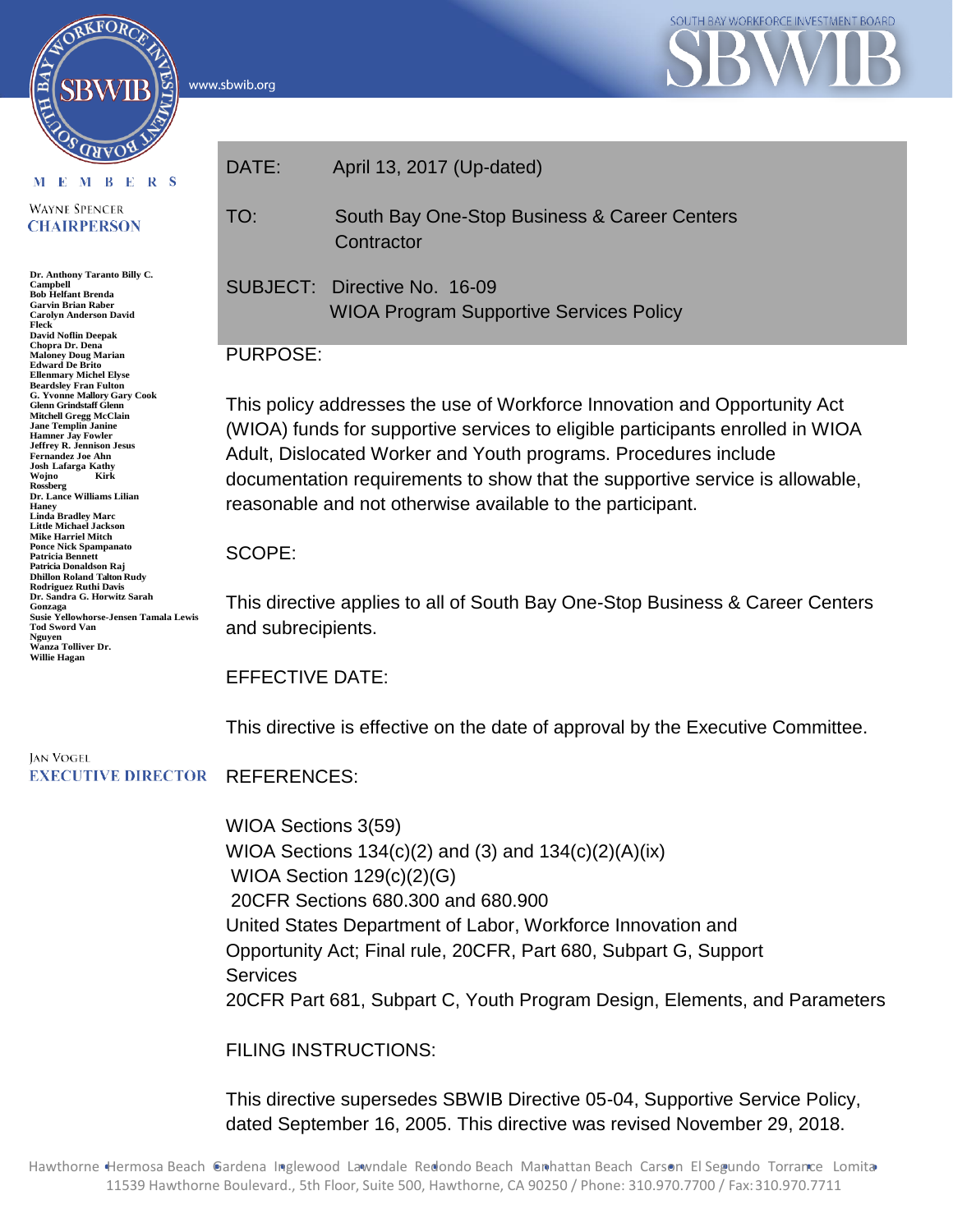#### **POLICY AND PROCEDURES:**

All WIOA enrolled adults, dislocated workers and youth are eligible for supportive services as defined in WIOA Section 3(59); when the supportive service will assist the participant with reaching his/her employment and training goals. Supportive services are based on financial need and participants are not automatically entitled to supportive services.

Supportive services may only be provided to eligible WIOA participants who are participating in career or training services as defined in WIOA sec. 134(c)(2) and who are unable to obtain supportive services through other programs providing such services.

WIOA supportive services are limited and must be coordinated with other community resources. In every instance of providing supportive services, career services coordinators must ensure that no supportive services are provided, until local area programs (that generally provide the supportive service needed by the client) have been contacted. If a non-WIOA program is capable of providing the supportive service needed by the client, a referral will be made by the career services coordinator. However, if alternative resources cannot be found; then supportive services will be provided using WIOA funds if it is necessary to enable the eligible individual to participate in career and training services or other program activities under WIOA.

#### **PROCEDURES:**

Supportive services may be provided either in-kind or through cash assistance. In order to obtain payment for any supportive service, the career services coordinator must provide the appropriate documentation. Such documentation will include at a minimum the following:

1. Career services coordinators will determine a participant's need for supportive services as part of the comprehensive and on-going assessment.

2. The participant must prepare a personal budget verifying that he/she does not currently have the financial resources to obtain the service.

3. Career services coordinators will determine whether other community resources are available to cover necessary expenses and show evidence of referral to other resources, including, when feasible, outcomes of the referral. Coordination of resources must be documented in the Individual Employment Plan (IEP)/Individual Service Strategy (ISS).

4. Career services coordinators will submit the **South Bay One-Stop Business and Careers** – **Customer Request for Supportive Service Form** to the Career Centers Manager for approval. The form attached to this directive is to be used and except for the One-Stop logo is not to be changed or modified without the SBWIB, Inc., Compliance Manager review and approval.

5. Career services coordinators must maintain a supportive service tracking log preferably located in the participant's file that tracks the date of the service, type of service, amount of the service disbursed to the participant and a current total of supportive services spent-to-date.

6. Career services coordinators will enter on the IEP/ISS and or case notes the date of when all supportive services was provided.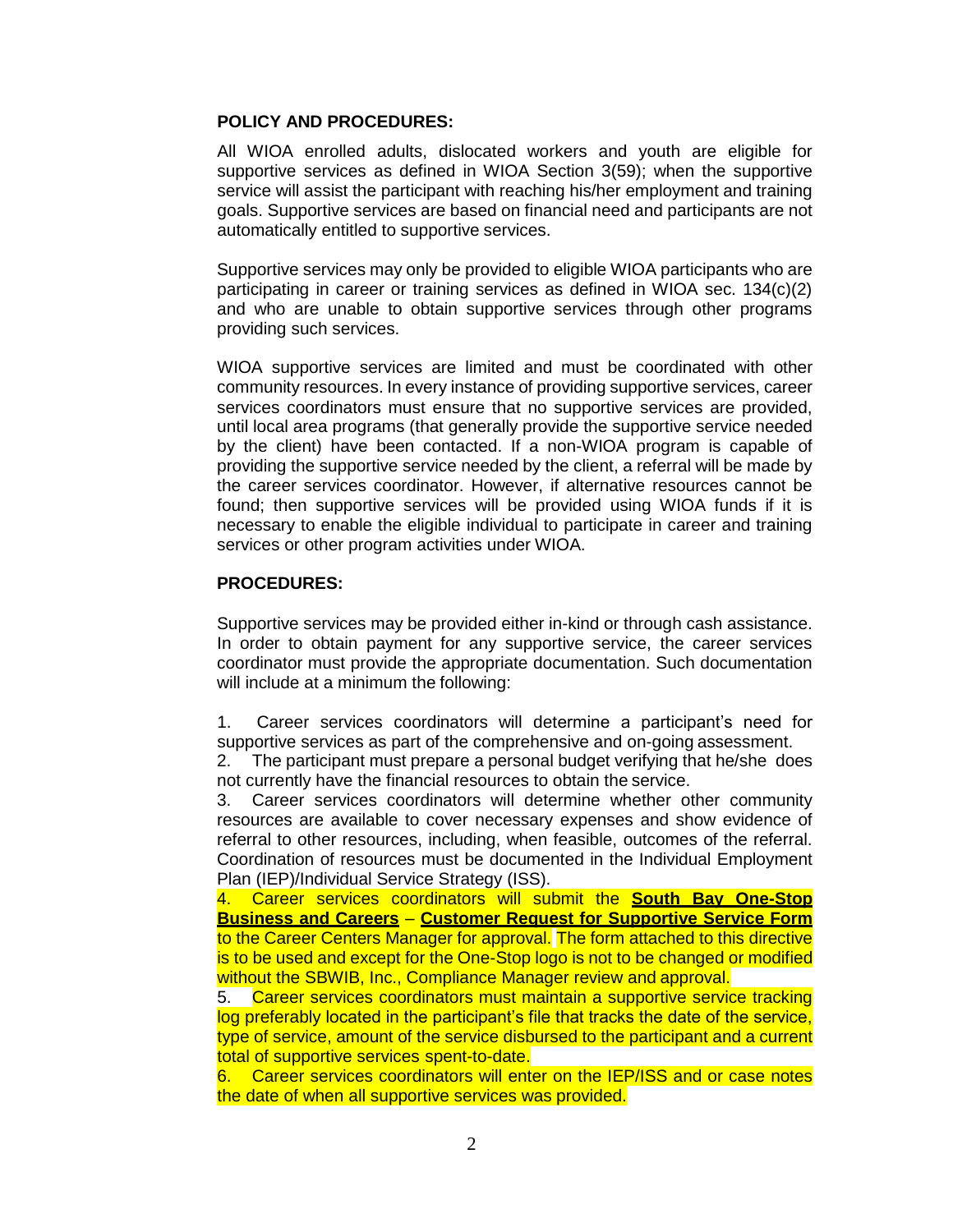#### **REQUIRED DOCUMENTATION**

#### **A. Participant File or Management Information System (MIS)**

Career services coordinators are required to maintain documentation sufficient to satisfy the requirement of this policy. At a minimum this includes:

- 1. **The Notification of South Bay One-Stop Business & Career Center Supportive Services form** which is attached to this directive and must be signed by the participant and the career services coordinator and placed in the participant 's file.
- 2. A complete and current participant personal budget verifying the participant does not have the financial resources to obtain theservices (see attached sample Client Budget Worksheet for use or complete the budget in full detail contained in the participant's IEP/ISS);
- 3. Case notes documenting non-WIOA resources explored prior to the provision of each supportive services, justification for the supportive services, date of the service, cost of the service and outcome of the service, if applicable;
- 4. Documentation of to support mileage reimbursement must be recorded, signed and collected from each participant and placed in the participant file of anyone that received reimbursement.
- 5. The **South Bay One-Stop Business and Careers Customer Request for Supportive Service Form** and a cumulative and up-to-date supportive services tracking log that tracks the date of the service, type of service and amount of the service disbursed to the participant.

#### **B. Process of Documenting Needs and Coordination of Resources**

Consideration of community resources – Before providing supportive services to any customer the One-Stop staff must consider what other community resources are available to provide these same supportive services. At a minimum, the career services coordinator must be aware of all support services offered by One-Stop Partner's Resources.

Coordination of resources must be documented in the Individual Employment Plan/Individual Service Strategy. The plan should address:

- 1. Which supportive services are need and why.
- 2. What was done to look for community resources to provide some of the needed services and whether referrals were used.
- 3. Career service coordinators must periodically review supportive service payments to customers.

#### Coordination and Referral:

The Career services coordinator must document the efforts made to contact and coordinate with the available partners and, if applicable, the inability of such partners to provide needed supportive service.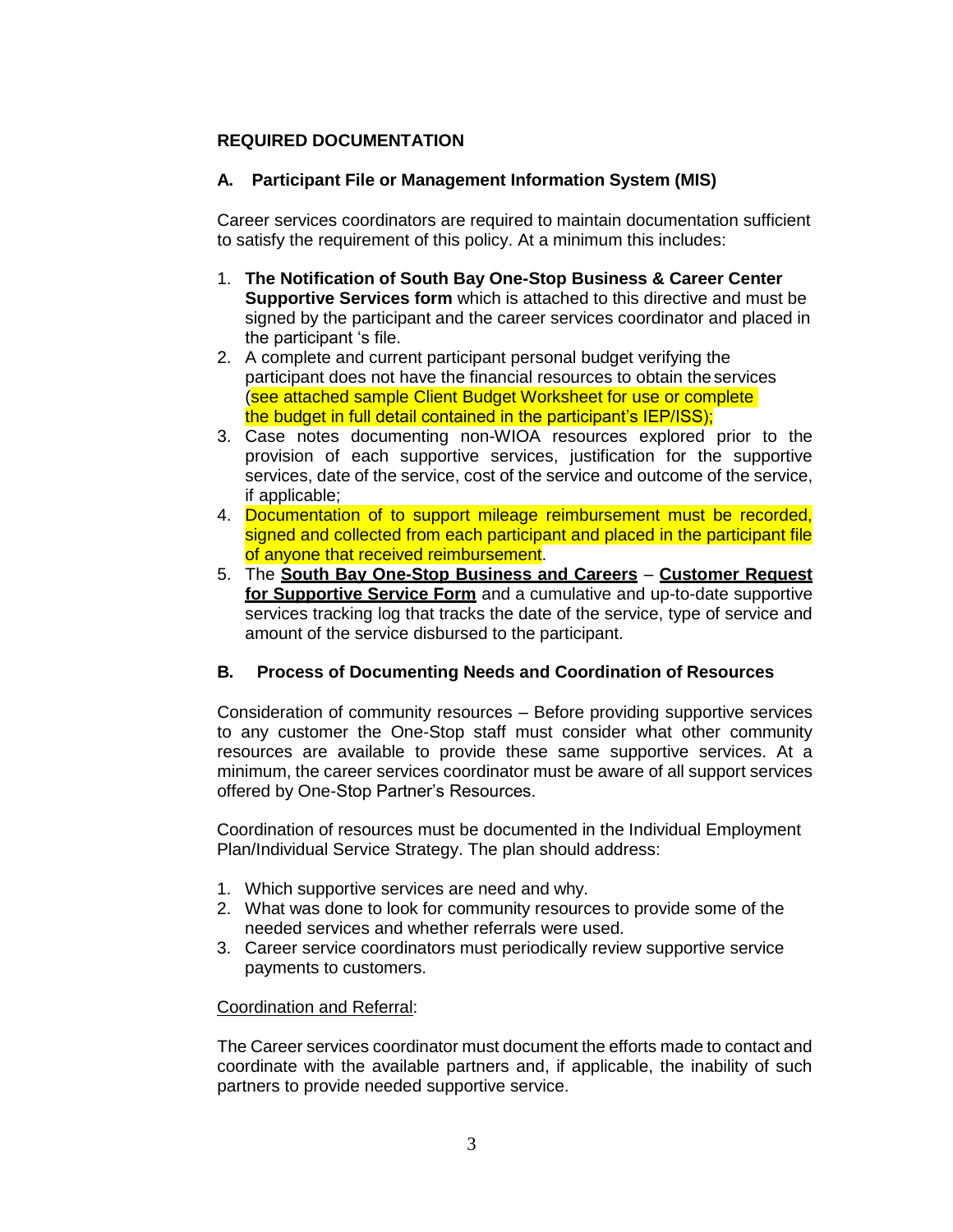#### **C. Fiscal Documentation**

- 1. A written supportive services request the participant's name, CalJOBs application number or other customer ID number, date of service, vendor's name, justification for the service, evidence other than non-WIOA resources were explored, and the participant and agency authorized signatures.
- 2. For bus passes, or gift cards, a copy of the front and back of the card or signed supportive services log signed by the participant and or career services coordinator signatures are required.
- 3. For rental assistance, a copy of the current rental or lease agreement in the participant's name, with signatures from participant and landlord.
- 4. For assistance with car repair, a **\***gas card or **\*\***mileage reimbursement, a copy of the vehicle registration, registered in the participant's or family member's name; a copy of participant's current vehicle insurance card; a copy of participant's valid driver's license; and a copy of the printed estimate for repairs from the vendor. Need should be based on:
	- $\triangleright$  Other available transportation, bus, car pool, etc.;
	- $\triangleright$  Distance from work or training to residence; and
	- $\triangleright$  Current participant supportive services budget.
- **\***Gas cards may be purchased and utilized; when applicable and appropriate, the amount reimbursed must be based on actual mileage.
- **\*\***Transportation supportive services must be provided on actual mileage to and from work or training at the established federal rate. This reimbursement rate will be updated as the federal rates changes. Transportation costs can also include parking passes and tolls.

#### **LIMITATIONS AND GUIDELINES**

The following guidelines are provided to assist in administering supportive services:

Supportive services may be provided to adults and dislocated Workers for up to one year after the date of exit from the WIOA program, provided the individual is employed, the service is necessary to retain employment, and there is a financial need documented in the participant file.

Supportive services may be provided to individuals enrolled in the youth program for up to one year after the date of exit from the WIOA program, provided the service is necessary to retain employment or continue in post-exit education/training program, and there is a financial need documented in the participant file.

Supportive services cannot be expended before a customer is registered and may be provided as a follow-up service for up to 12 months after exit.

Supportive services cannot be used to pay customer's fines or penalties, legal fees, union dues (union initiation fees are allowable), purchase of goods or services illegal under any federal, state, local, or municipal law or statue, pet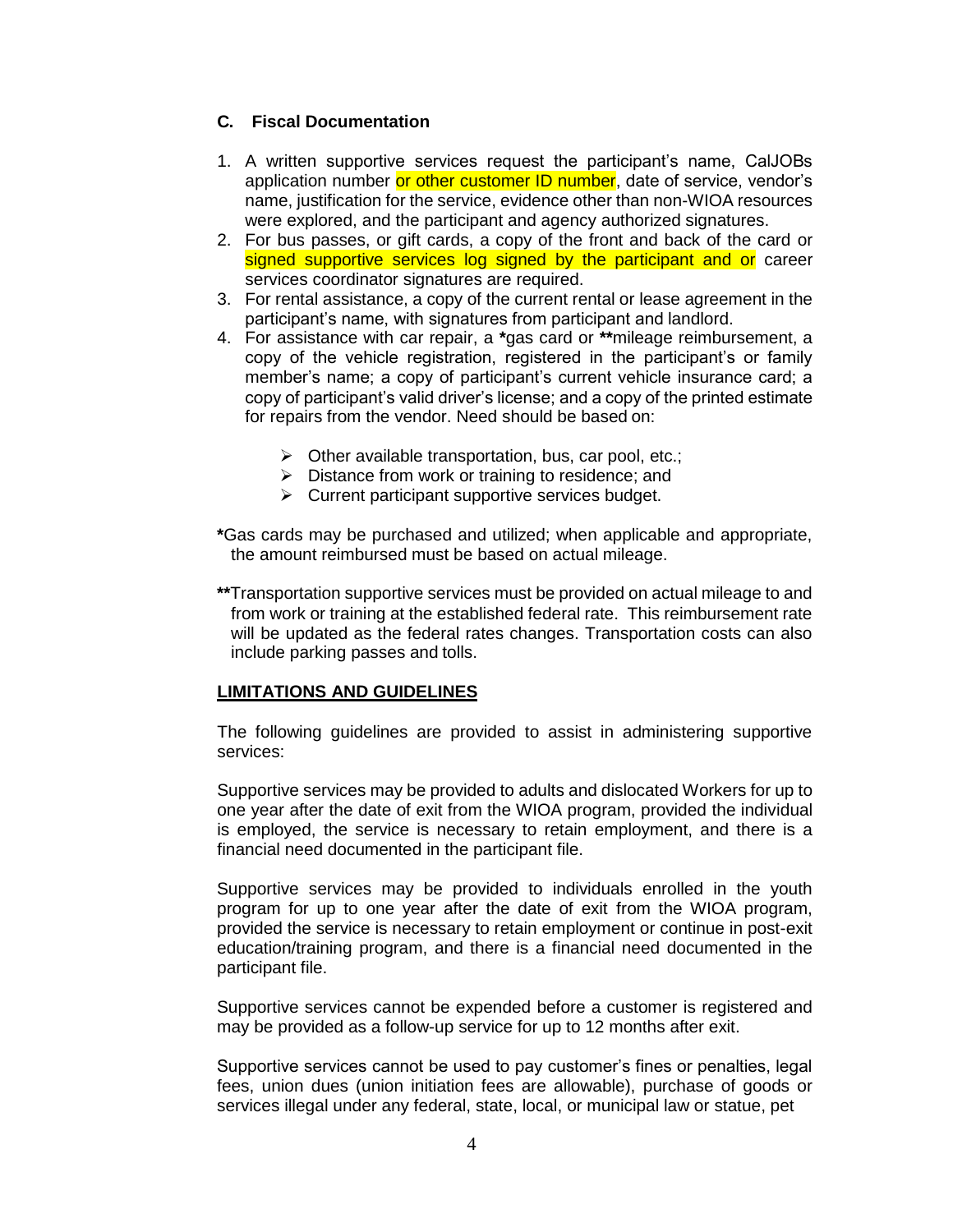food, or used towards the purchase or improvement of an asset (car payment, mortgage etc.).

#### **Cost Limitations**:

The cost reimbursement or direct payment to participants for supportive services shall be the actual costs incurred up to the maximum amount allowed. The exception to this is a needs related payment. Costs for supportive services must be reasonable and competitively priced. An effort must be made by the career services coordinator to make this determination. The cost limitation includes all supportive services provided during the participant's enrollment and those supportive services provided to the client as part of follow-up after exit.

#### **Cost Considerations**:

The cost of supportive services must be both reasonable and competitive in price. When multiple options are available for receiving supportive services, documentation must show a reasonable effort was made to determine and choose the lowest, competitively priced service available. The exception to this is a needs related payment.

#### **Approval to Exceed Limitation**:

The SBWIB, Inc. CEO will establish appropriate limits for all supportive services, which are subject to Board review and approval.

The supportive services limit for each registered WIOA adult and dislocated worker is up to \$1, 400 and for each registered youth up to \$900.00 for the duration of the participant's enrollment in the WIOA program, including followup.

In some instances, there may be a need to exceed the limitations specified by this policy. In such cases, the SBWIB, Inc. Chief Executive Officer (CEO) may approve actions to exceed established limitations.

Request to exceed limitations will be forwarded to the SBWIB, Inc.'s CEO for approval and will include:

- Client Name and last 4 digits of the Social Security Number and
- Identification of the additional supportive services needed and approximate cost and;
- Justification for request, including documentation of need and the activity it supports, and;
- Current client activity status, and
- Documentation of previous funds expended.

It is not feasible for this policy and corresponding chart to describe all potential supportive services that may be delivered in the South Bay Workforce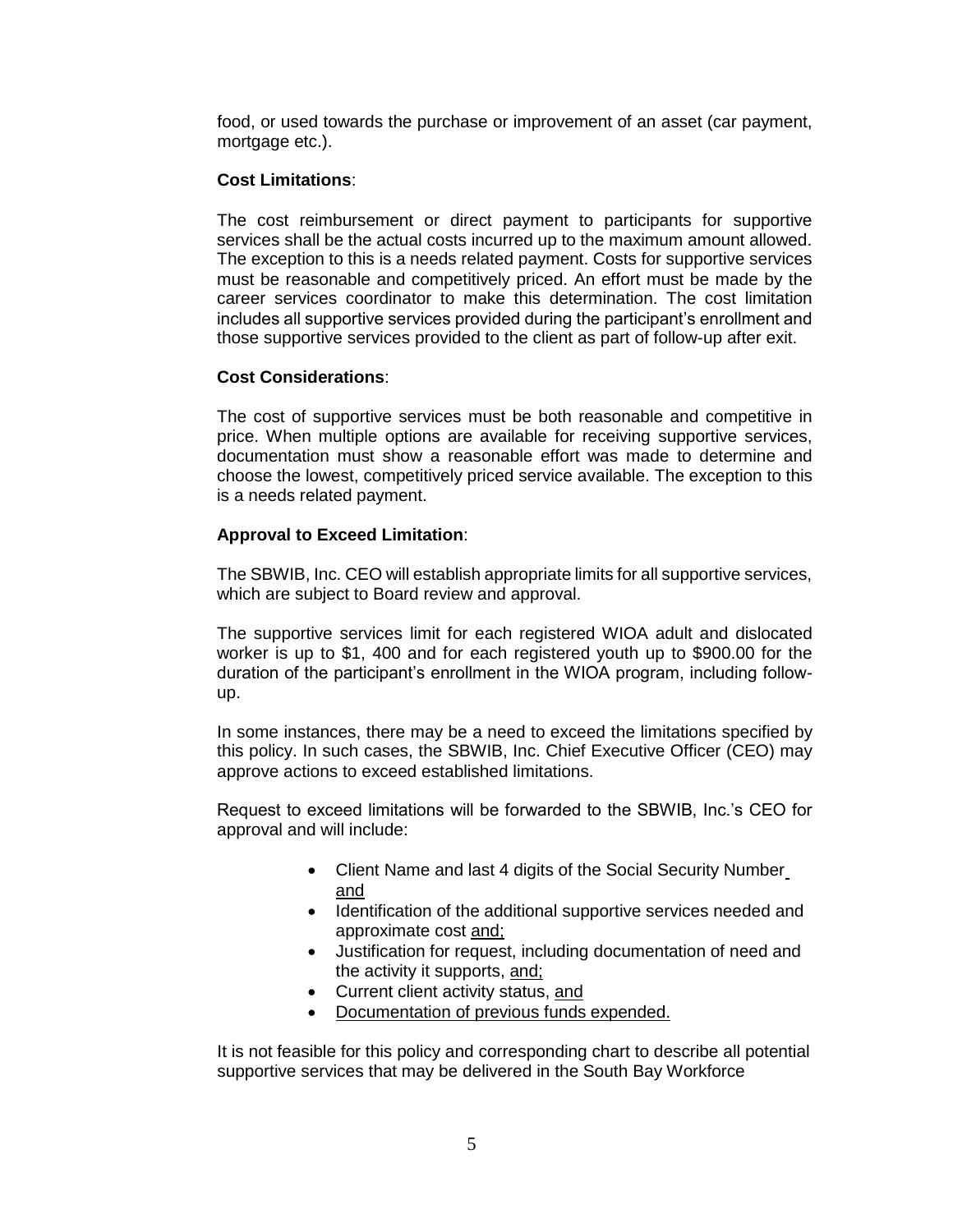Development Area. If a staff member encounters a situation requiring supportive service and the service is not addressed in this policy, the career services coordinator should request that the career service manager submit a letter following the steps described above to request approval from the SBWIB, Inc. CEO.

#### **Right to Reduce or Eliminate Supportive Services**

The SBWIB, Inc. which is the fiscal agent for the South Bay Workforce Development Area reserves the right to reduce or eliminate WIOA-funded supportive services in the event funding is reduced or other budgetary constraints exist. In such circumstances, the SBWIB, Inc. would work with the one-stop centers to determine equitable measures to effect the reduction or elimination, including sufficient prior notice to customers. In no event would a reduction or elimination of WIOA-funded supportive services be retroactive.

#### **Supportive Services:**

Means services such as transportation, child care, dependent care, housing and need related payments that are necessary to enable an individual to participate in activities authorized under WIOA. (WIOA Section 3(59)

#### **Supportive Services for – Adults and Dislocated Workers**

**The amount of supportive services per adult/dislocated worker participant is \$1,400.00 annually.** Annually is defined as 365 days from when they request and are awarded the supportive services.

Supportive services for adults and dislocated workers may be provided when they are necessary to enable individuals to participate in career services or training activities. This includes provision of information relating to availability of supportive services.

The following list provides examples of supportive services and is not intended to be an exhaustive or exclusive list of allowable services:

- Linkage to community services;
- Assistance with transportation;
- Assistance with child care and dependent care;
- Assistance with housing and food
- Assistance with educational testing;
- Reasonable accommodations for individuals with disabilities;
- Legal aid services;
- Referrals to health care
- Assistance with uniforms or other appropriate work attire, hygiene and haircuts, and work related tools, including such items as glasses and protective eye gear;
- Assistance with books, fees, school supplies, and other necessary items for students enrolled in postsecondary education classes; and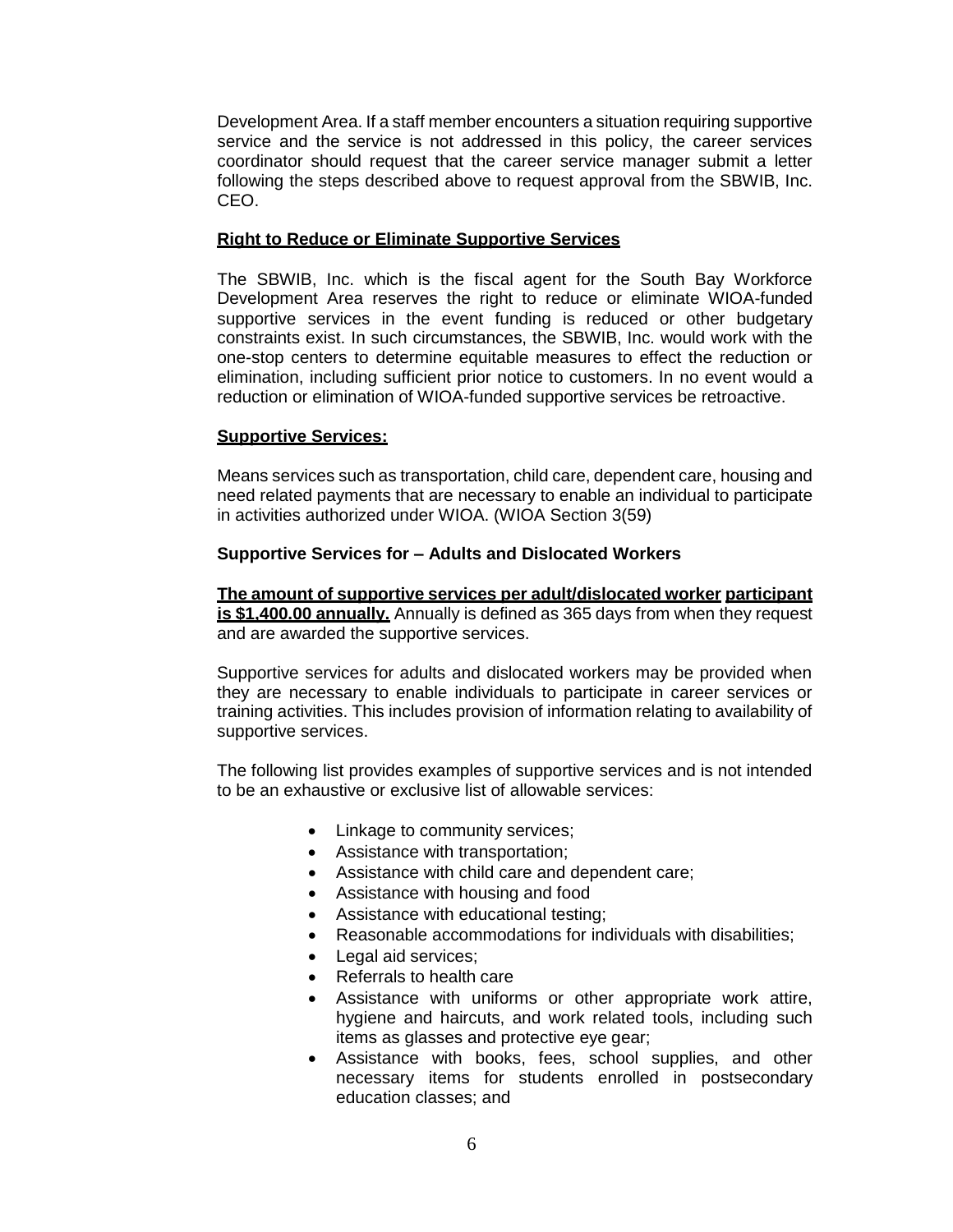Payments and fees for employment and training-related applications, test, and certifications.

#### **CALJOBS ACTIVITY CODES**

The attached activity codes shall be utilized in CalJOBS when a Supportive Service payment is made on behalf of a participant. See Attachment A, CALJOBS Activity Codes.

#### **Supportive Services for Youth**

**The total amount of support services per eligible youth must not exceed \$900.00 annually.** Annually is defined as 365 days from when they request and are awarded the supportive service(s). Supportive services for youth, as defined in WIOA sec. 3(59), are services that enable an individual to participate in WIOA activities.

For Youth, supportive services is one of the fourteen program elements required by WIOA in order to support the attainment of a secondary school diploma or its recognized equivalent, entry into post-secondary education, and career readiness for the participant.

In relation to youth participants, supportive services include but are not limited to the following:

- Linkage to community services;
- Assistance with transportation;
- Assistance with child care and dependent care;
- Assistance with housing and food
- Assistance with educational testing;
- Reasonable accommodations for individuals with disabilities;
- Legal aid services;
- Referrals to health care
- Assistance with uniforms or other appropriate work attire, hygiene and haircuts, and work related tools, including such items as glasses and protective eye gear;
- Assistance with books, fees, school supplies, and other necessary items for students enrolled in postsecondary education classes; and
- Payments and fees for employment and training-related applications, test, and certifications.

Linkage to community services includes, but are not limited to, free legal aid to help with the expungement of criminal records, securing government identification, and linkage to organization that provide youth the opportunity to develop their leadership skills through services to their respective communities.

Supportive services may be provided to youth based on specific need as determined allowable and appropriate by the Career Services Coordinator. Participant case notes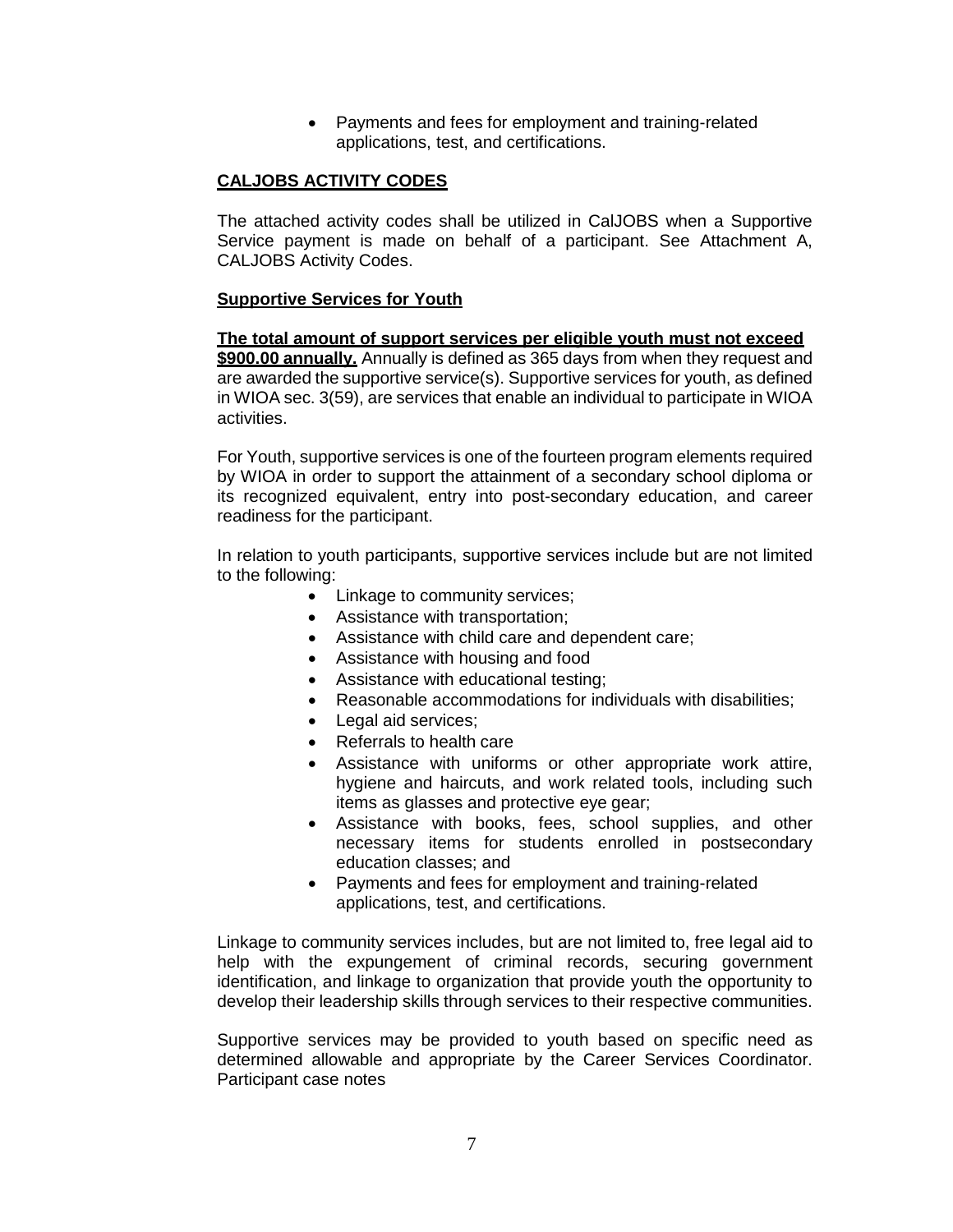must document the form of supportive services provided and the date of issuance. The career services coordinator must maintain accurate documentation of all supportive services provided to participants.

Stipends can be offered in lieu of wages, or offered concurrently for classroom training that complements a work experience. A stipend is usually a set amount given for participation/completion of an activity.

Incentives may be provided to youth upon completion of activities tied to goals identified in the Individual Service Strategy (ISS). Incentives in the form of department store gift cards, gas cards, etc. may be provided to those youth who successfully benchmark from one (1) significant activity to another. Programmatic progress as such shall be measured and evaluated by the career services coordinator during the tenue of the activity. Case note entries must document what form of incentive was used and the date of issuance.

#### **Needs Related Payments (NRP)**

Needs-related payments provide financial assistance to adults, dislocated workers, and youth for the purpose of enabling individuals to participate in training activities.

To be eligible, an adult participant must meet the following requirements:

- Be unemployed, and
- Not qualify for, or have ceased qualifying for, unemployment compensation; and
- Must be enrolled in a program of training services under Workforce Innovation and Opportunity Act section 134(c)(3); and
- Must be able to start training within a 30 day time frame.

Dislocated workers, to be eligible, must meet the following requirements:

- Be unemployed, and
	- o Have ceased to qualify for unemployment compensation or trade readjustment allowance under Trade Adjustment Assistance (TAA); and
	- $\circ$  Be enrolled in a program of training under section 134(c)(3) of WIOA by the end of the 13<sup>th</sup> week after the most recent layoff that resulted in a determination of the worker's eligibility as a dislocated worker, or, if later by the end of the 8<sup>th</sup> week after the worker is informed that a short-term layoff will exceed 6 months; or
- Be unemployed and did not qualify for unemployment compensation or trade readjustment assistance under TAA and be enrolled in a program of training services under WIOA section 134(c) (3).
- Must be enrolled in a program of training service under the Workforce Innovation and Opportunity Act section 134(c)(3); and
- Must be able to start that training within a thirty (30) day time frame.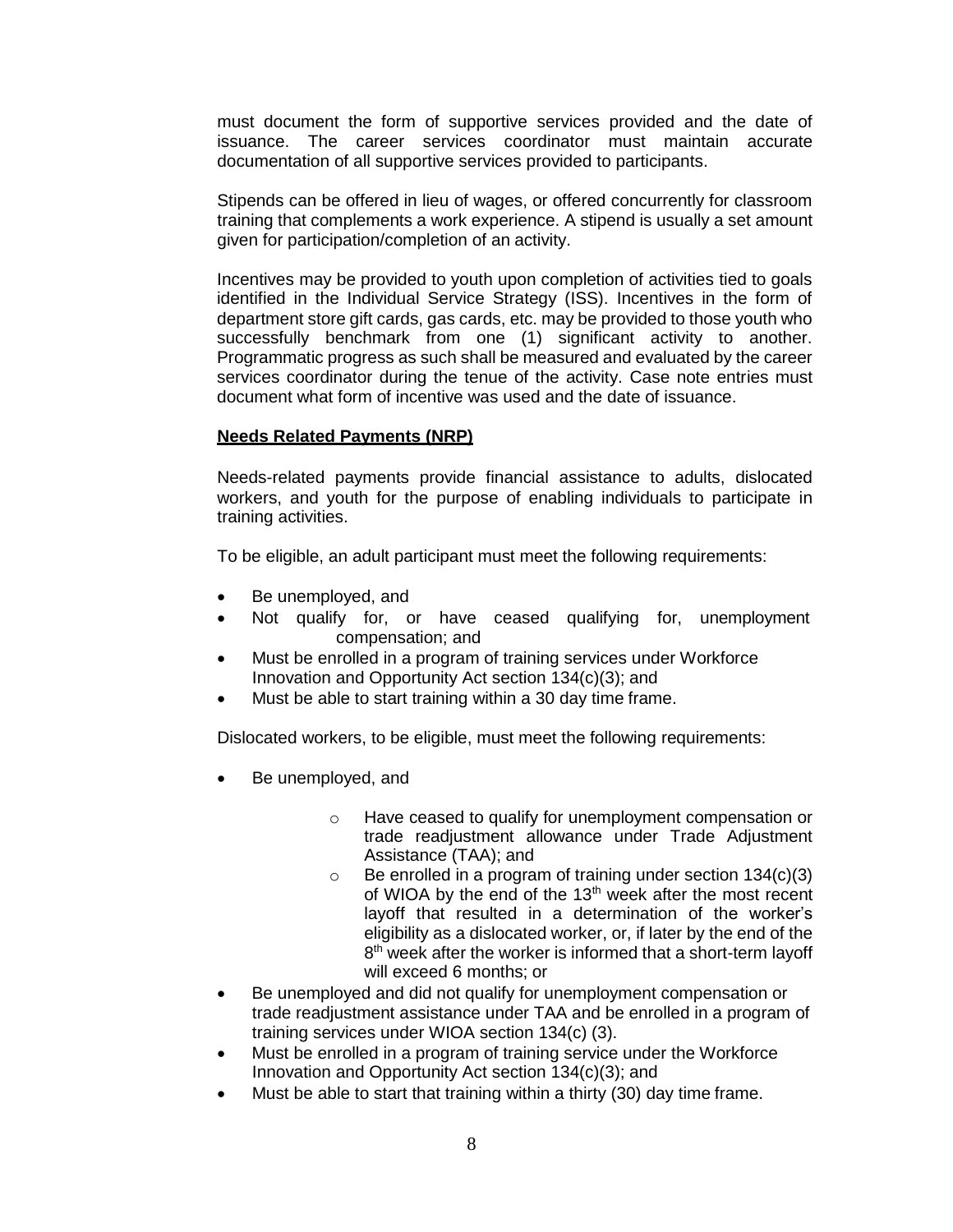• Have ceased to qualify for unemployment

#### Training Delay

Needs-related payments may be paid while a participant is waiting to start training classes provided the participant has been accepted in a training program that will begin within thirty (30) calendar days. Documentation for the extension should be kept in the participant's case file.

The Needs Related Payment (NRP) Form which is attached will be used for all NRP request.

#### **ACTION:**

Please being this directive to the attention to all applicable One-Stop staff and subrecipients..

#### **INQUIRES:**

If you have any questions regarding this directive, please contact the Compliance Manager at (310) 970-7700.

to Vort

Jan Vogel Executive Director

#### **Approved Executive Committee Meeting: May 10, 2017**

#### **Attachments**

- 1. South Bay One-Stop Business & Career Centers-Client Budget Worksheet
- 2. Notification of South Bay One-Stop Business and Career Centers Supportive Services Form
- 3. South Bay One-Stop Business & Career Centers Customer Request for Support Services Form
- 4. South Bay One-Stop Business & Career Centers Needs Related Payments (NRP) Form
- 5. Summary of Comments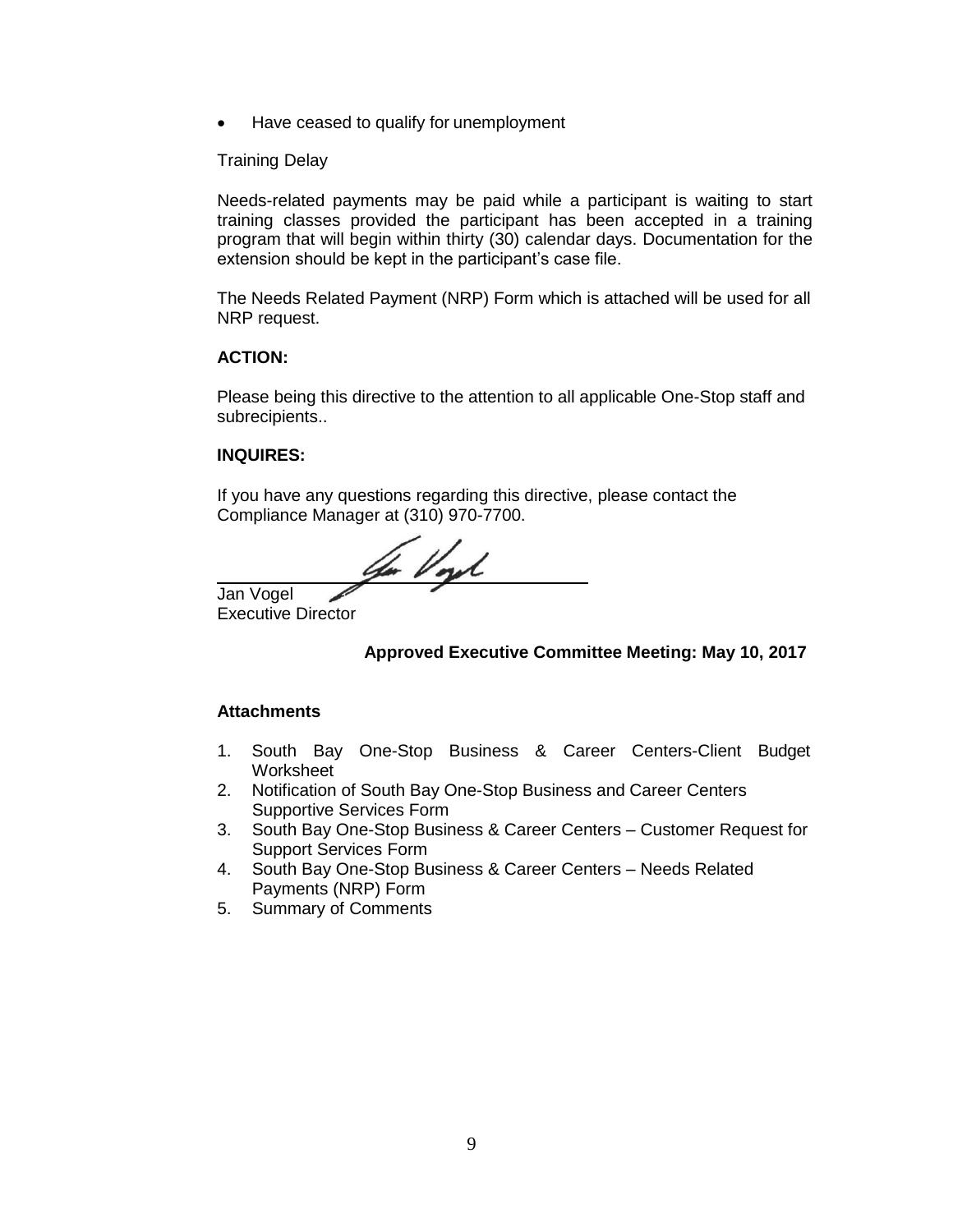#### **Attachment A**

#### **CALJOBS ACTIVITY CODES**

#### **Adults/Dislocated Workers**

- 180 Child/Dependent Care
- 181 Transportation Assistance
- 182 Medical Services
- 184 Temporary Shelter
- 185 Other
- 186 Seminar/Workshop Allowance
- 187 Job Search Allowance
- 188 Tools/Clothing
- 189 Housing Assistance
- 190 Utilities
- 191 Educational Testing

#### **Youth**

- 480 Child/Dependent Care
- 481 Transportation Assistance
- 482 Medical Services
- 483 Incentives/Bonus
- 485 Other
- 486 Counseling
- 487 Tools/Clothing
- 488 Housing Assistance
- 489 Utilities
- 490 Educational Testing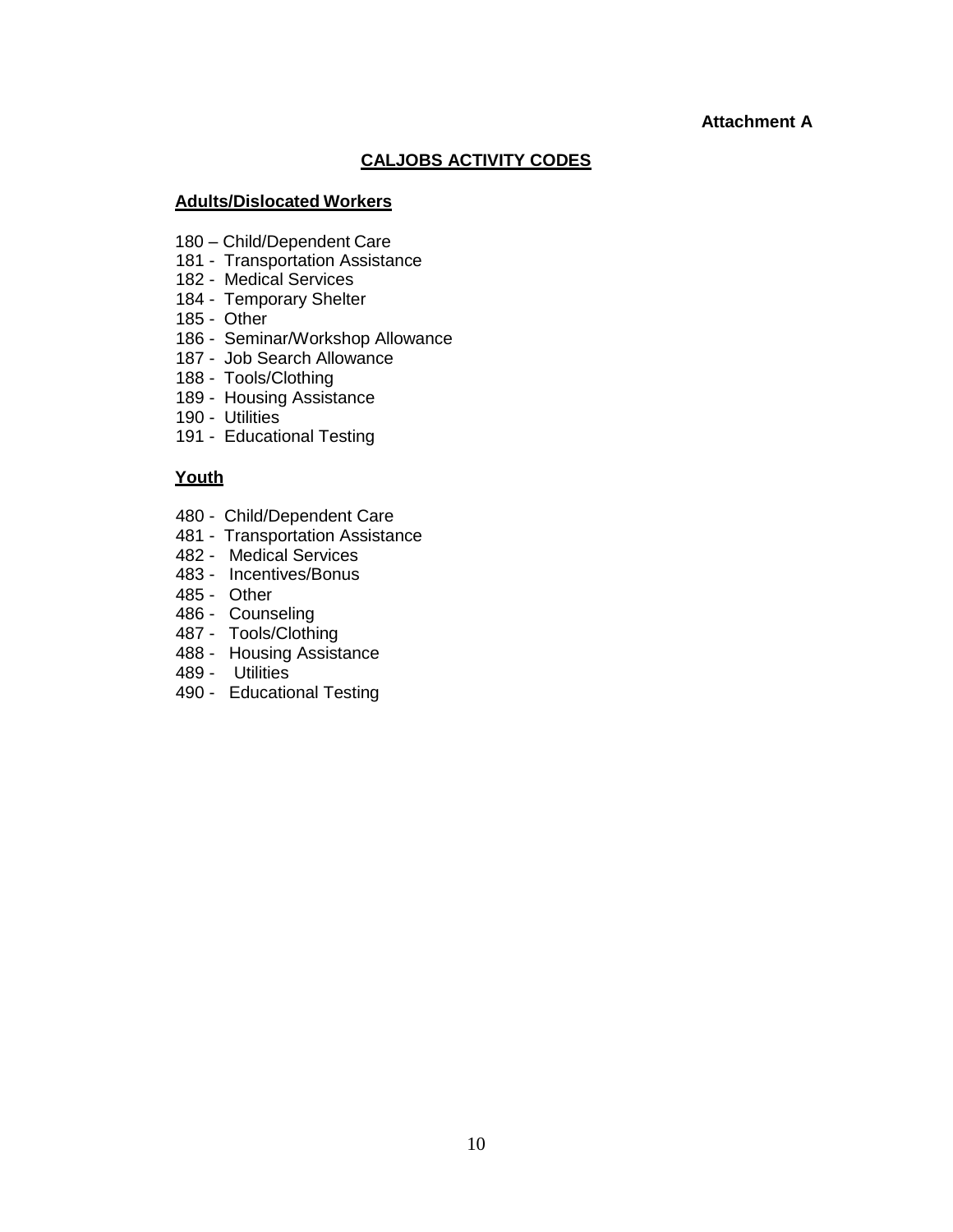### **South Bay One-Stop Business & Career Centers Client Budget Worksheet**

| <b>Monthly Income</b>  | <b>Amount</b> | <b>Monthly Fixed</b><br><b>Expenses:</b>     | <b>Amount</b> | <b>Monthly</b><br>Variable<br><b>Expenses:</b>      | Amount |
|------------------------|---------------|----------------------------------------------|---------------|-----------------------------------------------------|--------|
| Wages Earned:          |               | Rent/House Pmt:                              |               | Food                                                |        |
| <b>TANF</b>            |               | Car Payment(s)                               |               | Clothing                                            |        |
| Food Stamps            |               | Insurance                                    |               | Transportation                                      |        |
| <b>Social Security</b> |               | Medical/Dental                               |               | Child Care                                          |        |
| Retirement             |               | Prescriptions                                |               | Entertainment                                       |        |
| <b>WIC</b>             |               | Loan 1                                       |               | <b>Toiletries</b>                                   |        |
| Child Support          |               | Loan <sub>2</sub>                            |               | Medical/Dental                                      |        |
| Property Income        |               | Loan 3                                       |               | Water                                               |        |
| <b>Work Study</b>      |               | Credit Card 1                                |               | Gas                                                 |        |
| Other                  |               | Credit Card 2                                |               | Trash                                               |        |
| Other                  |               | Credit Card 3                                |               | Electric                                            |        |
| Other                  |               | Other                                        |               | Telephone                                           |        |
| <b>TOTAL INCOME:</b>   | \$            | Other                                        |               | Other                                               |        |
|                        |               | Other                                        |               | Other                                               |        |
| <b>TOTAL INCOME:</b>   | \$<br>Ĭ.      | Other                                        |               | Other                                               |        |
| <b>TOTAL EXPENSES:</b> | \$            | <b>TOTAL FIXED</b><br>\$<br><b>EXPENSES:</b> |               | <b>TOTAL</b><br><b>VARIABLE</b><br><b>EXPENSES:</b> | \$     |

By signing below, I agree that the above information is true and accurate. I realize that falsification could lead to suspension of all assistance.

Client's Signature Date

Case Manager's Signature **Date** 

*BALANCE/DEFICIT:* **\$ -**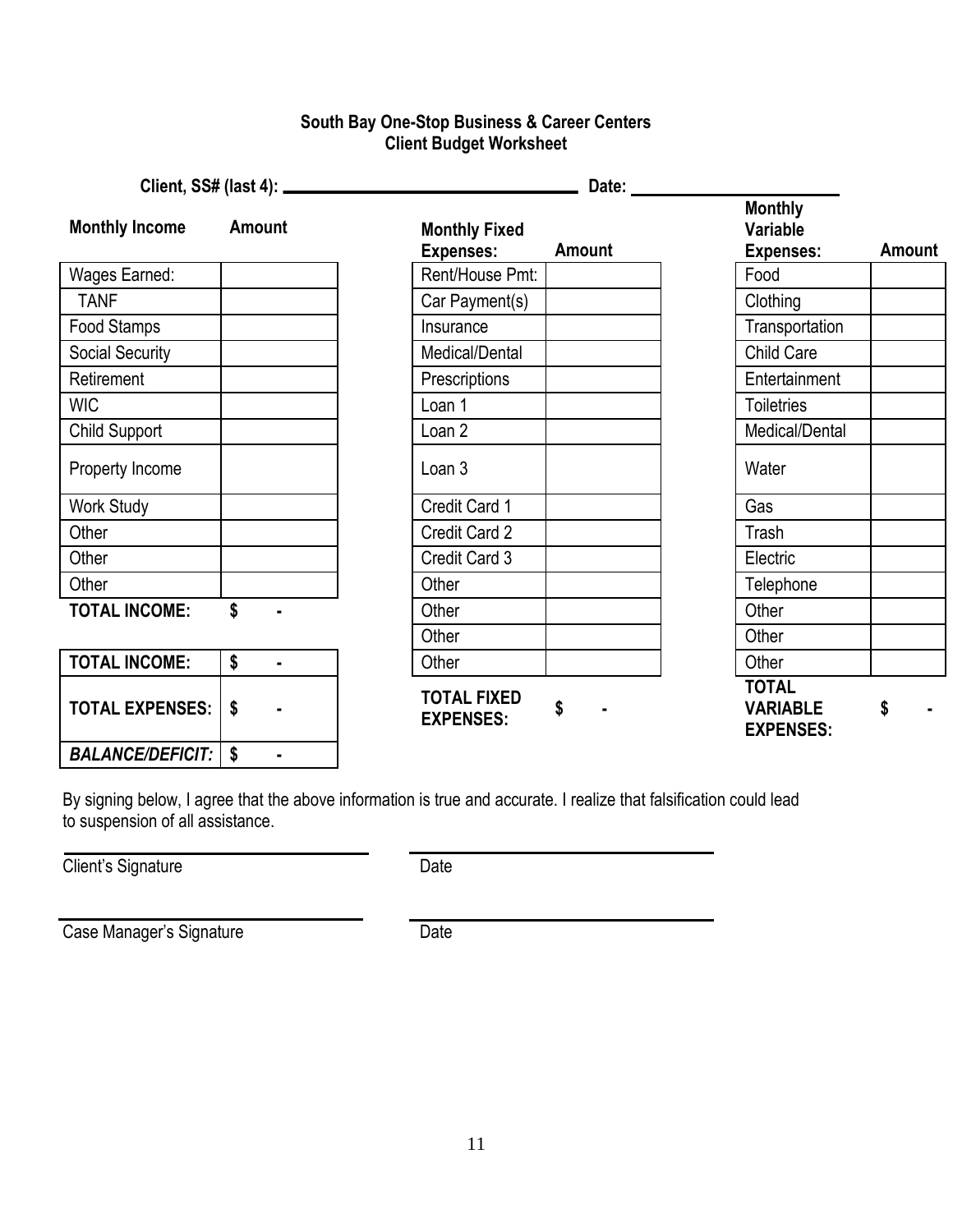#### **NOTIFICATION OF SOUTH BAY ONE-STOP BUSINESS & CAREER CENTERS SUPPORTIVE SERVICES**

**Individuals registered in a Workforce Innovative Opportunity Act (WIOA) MAY be eligible to receive supportive services. Supportive services include but are not limited to the following:**

- **Transportation**
- **Childcare and dependent care**
- **Health Care**
- **Uniforms/ Tools**
- **Materials for individuals with disabilities**
- **Meals**
- **Temporary shelter**
- **Counseling**
- **Clothing**

**Supportive service enable individuals to participate in appropriate activities at a One-Stop Center in order to achieve economic self-sufficiency which may include participating in training, obtaining a job, keeping a job, and getting a better job. Supportive service will be provided ONLY when they are ABSOLUTELY NECESSARY for the individual to participate in a WIOA activity such as staff assisted job search, classroom training, and/or employment.**

**All Supportive service costs must be NECESSARY, REASONABLE, and ALLOWABLE in accordance with Federal, State, and local guidelines/standards. Examples of costs that are NOT ALLOWABLE include but are not limited to fines and penalties for failure to comply with Federal, State, and Local laws and regulations (including traffic tickets); bad debt expense; and interest charges.**

**One Stop Centers are required to seek non WIOA resources first before using WIOA funds for supportive services***. Because supportive service resource and WIOA funds are limited* **and individuals eligible for these services may receive limited or no Supportive Services. Individuals who can afford to pay for Supportive Services with their own resources are expected to do so.**

**The One- Stop Center is composed of a collaboration of different partners, many of which offer supportive services, each with their own eligibility requirements. As result, participants may receive different supportive services depending upon their individual situation and their eligibility for other programs. In order to receive or be reimbursed for any supportive services, participants must follow the One Stop Center's procedures, including, but not limited to completing the appropriate forms, submitting the required documentation, and receiving approval from staff prior to expending any funds for Supportive Services.**

**I, certify that I have been informed of the South Bay One-Stop Centers Supportive Services policy and procedures including how to request Supportive Services, that I have received a copy of this document, and that I understand that there is** *no guarantee* **that I will receive any Supportive Services because (1) I am not participating in a WIOA activity; (2) the Supportive Services I have requested not necessary, responsible or allowable; or (3) lack of funding.**

| <b>PARTICIPANT SIGNATURE</b> | <b>DATF</b> |  |  |
|------------------------------|-------------|--|--|
| <b>STAFF SIGNATURE</b>       | ֹםר         |  |  |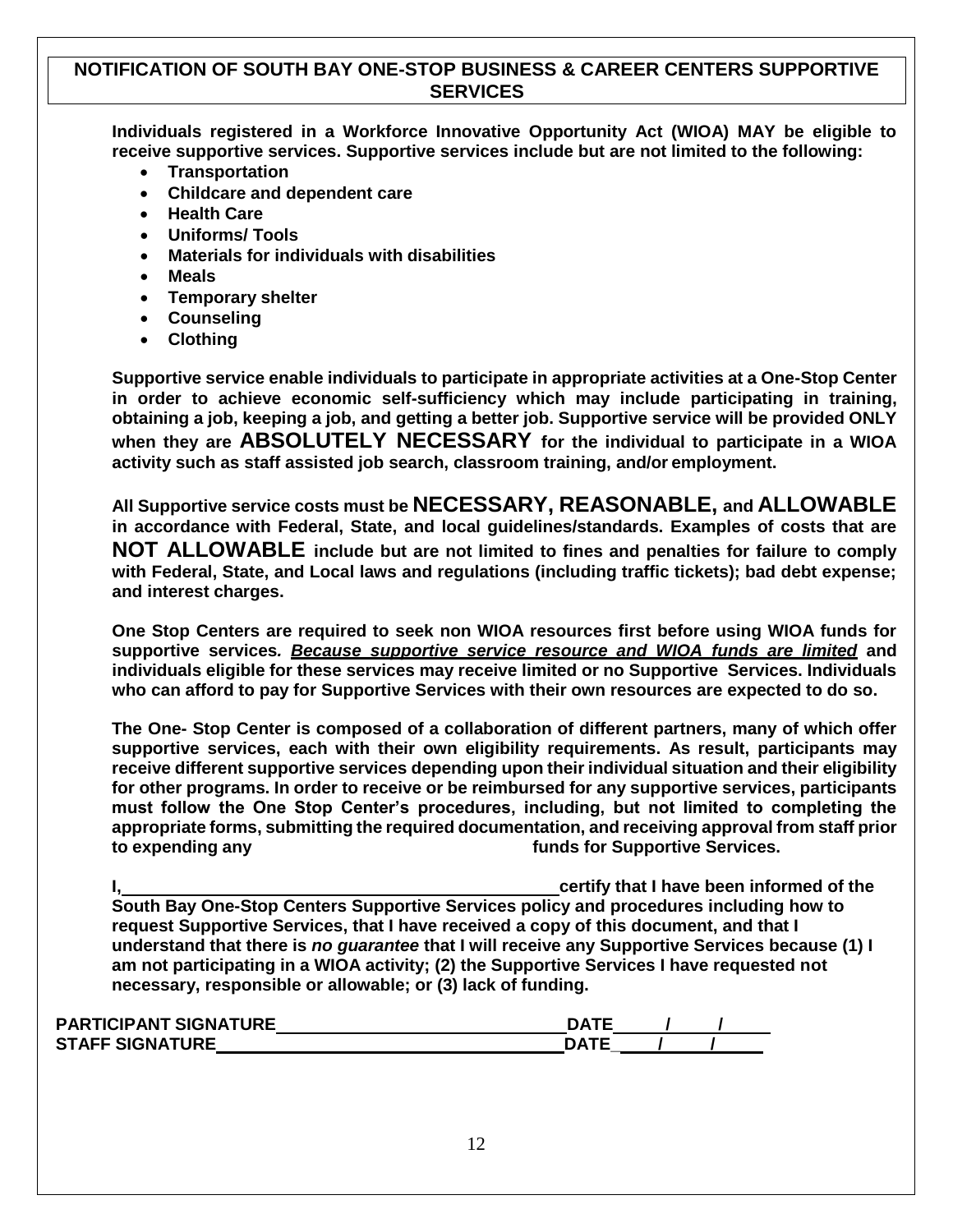## **Applicant Request for Support Services Form**



America's **Job**Center

| Name of Applicant:                                                   |                | of Cali<br>Date of Request:                                                                                                                                                                |  |
|----------------------------------------------------------------------|----------------|--------------------------------------------------------------------------------------------------------------------------------------------------------------------------------------------|--|
| <b>Enrollment Date</b>                                               | Grant Code:    | CalJOBS Application #                                                                                                                                                                      |  |
| Type of Support Services Requested:                                  |                |                                                                                                                                                                                            |  |
|                                                                      |                | □ Transportion - Bus Token(s) □ Transportion - Bus Pass □ Transportation - Gas Card                                                                                                        |  |
|                                                                      |                | □ Clothing/Shoes □ Uniforms □ Tools □ Test / License Fees □ Other ____________________                                                                                                     |  |
|                                                                      |                | Is the Support Service necessary for the applicant to engage in a WIOA activity? □ Yes<br>$\square$ No<br>Type of service/activity: □ Training □ Job Search Other: _______________________ |  |
| Amount and/or duration of Support Service(s) requested:              |                |                                                                                                                                                                                            |  |
| \$                                                                   | From:          | To:                                                                                                                                                                                        |  |
| When is the Support Services needed:                                 |                |                                                                                                                                                                                            |  |
| Is it necessary to use WIOA funds to pay for Support Services? □ Yes |                | $\square$ No                                                                                                                                                                               |  |
|                                                                      |                | Is the cost for Support Service(s) reasonable?<br><b>IDVest Constance Explain if you are not using the lowest possible option</b> )                                                        |  |
| Is the requested Support Service(s) allowable? □ Yes                 |                | $\square$ No                                                                                                                                                                               |  |
| Applicant Signature:                                                 |                | Date of Request:                                                                                                                                                                           |  |
| <b>Applicant Printed Name:</b>                                       |                |                                                                                                                                                                                            |  |
| Staff Signature:                                                     | Date Received: |                                                                                                                                                                                            |  |
| <b>Staff Printed Name:</b>                                           |                |                                                                                                                                                                                            |  |
|                                                                      |                |                                                                                                                                                                                            |  |
| Approved? □ Yes<br>$\square$ No                                      |                | <b>Support Service(s) Approved &amp; Review Process</b>                                                                                                                                    |  |
| Approved By:                                                         |                | Date:                                                                                                                                                                                      |  |
| Printed Name:                                                        |                |                                                                                                                                                                                            |  |
|                                                                      |                | == Staff Use Only ==                                                                                                                                                                       |  |
| <b>Disbursement Summary</b>                                          |                | <b>Comments</b>                                                                                                                                                                            |  |
| <b>Previous Balance</b><br>\$                                        |                |                                                                                                                                                                                            |  |
| \$<br><b>This Request</b>                                            |                |                                                                                                                                                                                            |  |
| \$<br><b>Cumulative Total</b>                                        |                |                                                                                                                                                                                            |  |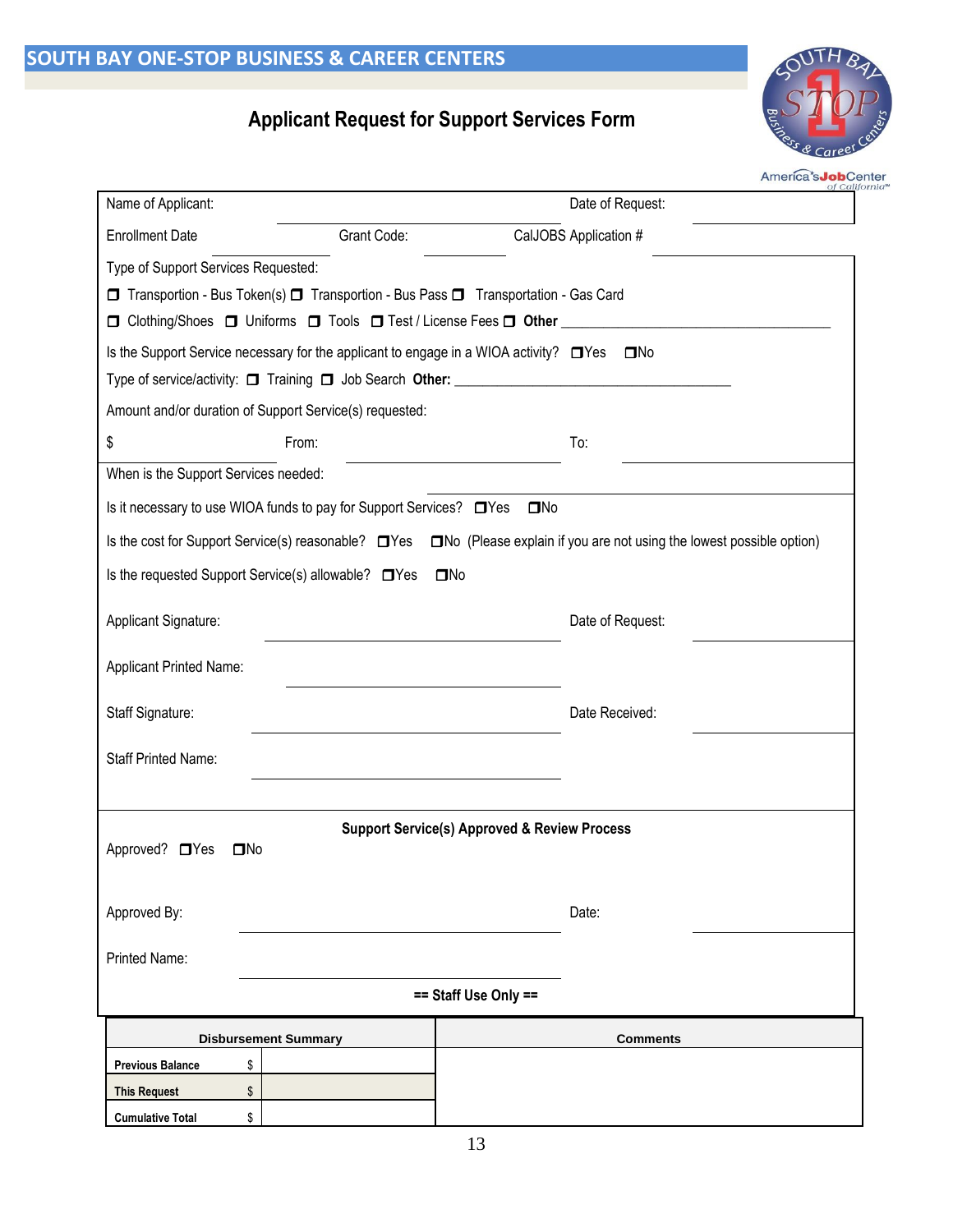#### **SOUTH BAY ONE-STOP BUSINESS AND CAREERS CUSTOMER REQUEST FOR SUPPORTIVE SERVICES FORM**

|    |                                                                                                                                                                                                                                     | Date of Request: <u>New York Bate</u> |
|----|-------------------------------------------------------------------------------------------------------------------------------------------------------------------------------------------------------------------------------------|---------------------------------------|
|    |                                                                                                                                                                                                                                     |                                       |
| 1. |                                                                                                                                                                                                                                     |                                       |
| 2. |                                                                                                                                                                                                                                     |                                       |
| 3. | Amount and or duration of Supportive Service requested: _________________________                                                                                                                                                   |                                       |
| 4. | <u> 1989 - Johann Stoff, deutscher Stoff, der Stoff, der Stoff, der Stoff, der Stoff, der Stoff, der Stoff, der S</u><br>When is the Supportive Service needed:<br><u> </u>                                                         |                                       |
| 5. | Is the Supportive Service necessary for the customer to engage in a WIA activity?                                                                                                                                                   |                                       |
| 6. | LJ YES<br>$\Box$ NO<br>Is it necessary to use WIOA funds to pay for the Supportive Service?<br>LJ YES<br>$\Box$ NO<br>Please explain including what non-WIOA resource were sought but were unavailable:                             |                                       |
| 7. | Is the cost of Supportive Service reasonable? Please explain if you not using the lowest cost option:<br>,我们也不会有什么。""我们的人,我们也不会有什么?""我们的人,我们也不会有什么?""我们的人,我们也不会有什么?""我们的人,我们也不会有什么?""我们的人                                           |                                       |
| 8. | Is the requested Supportive Service                                                                                                                                                                                                 |                                       |
|    | □ allowable? YES□ NO                                                                                                                                                                                                                |                                       |
|    | <b>CUSTOMER SINGNATURE:</b> THE STATE OF STATE STATES AND THE STATE OF STATES OF STATES AND THE STATE OF STATES OF STATES OF STATES AND THE STATE OF STATES OF STATES AND THE STATES OF STATES OF STATES AND THE STATE OF STATES OF | DATE: / /                             |
|    | CUSTOMER PRINTED NAME: NAME: A PRINT OF STATE OF STATE OF STATE OF STATE OF STATE OF STATE OF STATE OF STATE O                                                                                                                      | DATE: / /                             |
|    | STAFF SIGNATURE: The contract of the contract of the contract of the contract of the contract of the contract of the contract of the contract of the contract of the contract of the contract of the contract of the contract       | DATE: <u>/ / / </u>                   |
|    |                                                                                                                                                                                                                                     | DATE: $11$                            |
|    | SUPPORTIVE SERVICE (S) APPROVED & (REVIEW PROCESS) $\Box$ YES $\Box$ NO                                                                                                                                                             |                                       |
|    | <b>COMMENTS:</b>                                                                                                                                                                                                                    |                                       |
|    | <b>REVIEWER'S SIGNATURE:</b>                                                                                                                                                                                                        |                                       |
|    | <b>REVIEWER'S PRINT NAME:</b>                                                                                                                                                                                                       |                                       |
|    |                                                                                                                                                                                                                                     |                                       |
|    | 14                                                                                                                                                                                                                                  |                                       |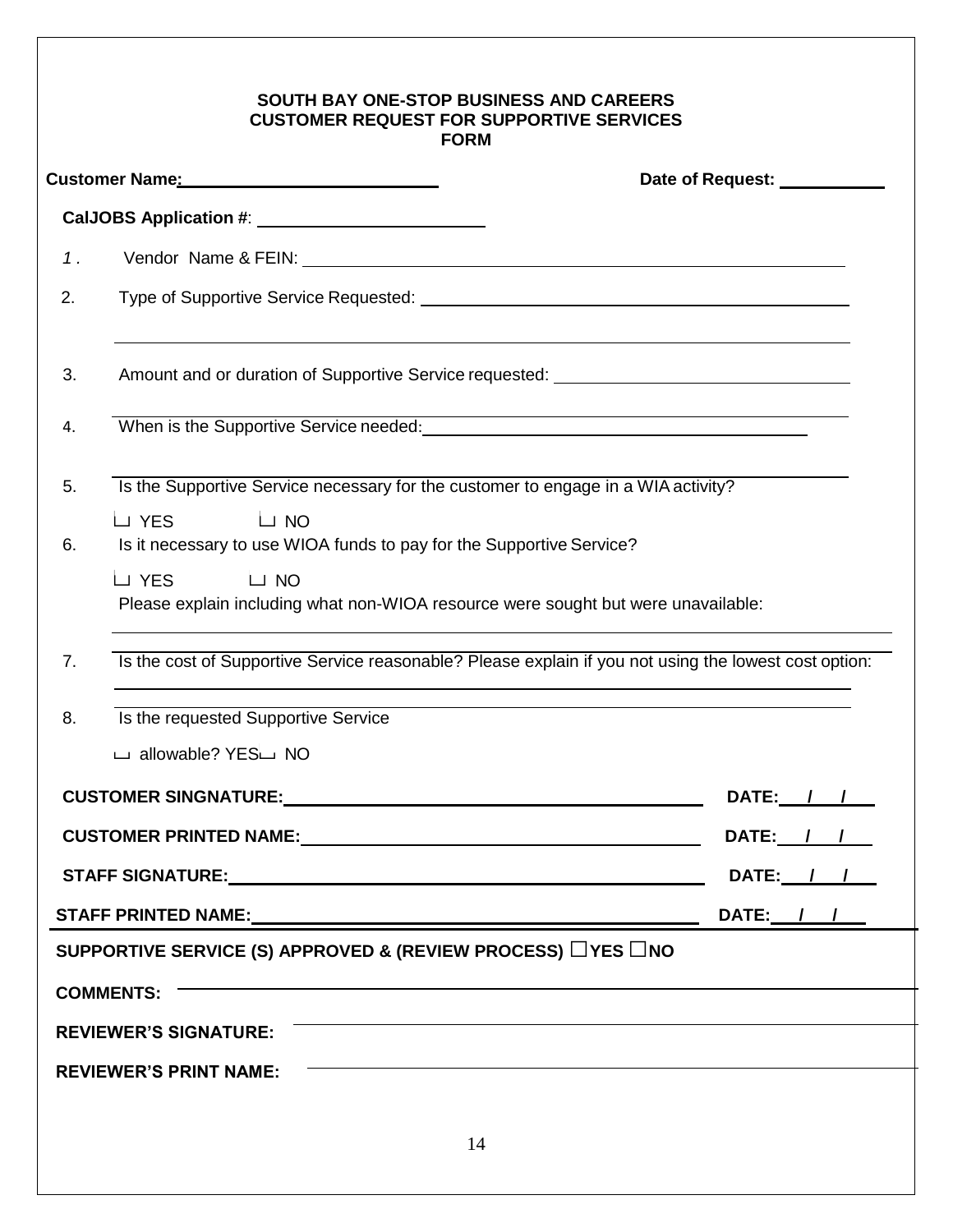# **SOUTH BAY ONE- STOP BUSINESS AND CAREER CENTER**

| <b>NEEDS RELATED PAYMENTS (NRP) FORM</b>                                                                                                                                                                                                                                                                                                                                                                                                                                                                                                                                                                                                                                                             |  |  |
|------------------------------------------------------------------------------------------------------------------------------------------------------------------------------------------------------------------------------------------------------------------------------------------------------------------------------------------------------------------------------------------------------------------------------------------------------------------------------------------------------------------------------------------------------------------------------------------------------------------------------------------------------------------------------------------------------|--|--|
| <b>CUSTOMER NAME:</b><br>10H 301 501 OTHER: DR<br>GRANT CODE: 201<br><b>NAME OF SCHOOL:</b>                                                                                                                                                                                                                                                                                                                                                                                                                                                                                                                                                                                                          |  |  |
| Documentation of Customer needs:                                                                                                                                                                                                                                                                                                                                                                                                                                                                                                                                                                                                                                                                     |  |  |
| ,我们也不能在这里,我们也不能在这里的时候,我们也不能会在这里,我们也不能会在这里,我们也不能会不能会不能会不能会。""我们,我们也不能会不能会不能会不能会不能<br>Non-WIOA resource explored:<br>,我们也不会有一个人的人,我们也不会有一个人的人,我们也不会有一个人的人。""我们,我们也不会有一个人的人,我们也不会有一个人的人,我们也不会有一个人的人,我们                                                                                                                                                                                                                                                                                                                                                                                                                                                                                                  |  |  |
| How would unmet needs affect training?                                                                                                                                                                                                                                                                                                                                                                                                                                                                                                                                                                                                                                                               |  |  |
| <u> 1989 - Johann Stoff, amerikansk politiker (d. 1989)</u><br>Name of each child (only if requesting Child Care assistance): Name of each child (only if requesting Child Care assistance):                                                                                                                                                                                                                                                                                                                                                                                                                                                                                                         |  |  |
| I Understand that Needs Related Payments are available to me from the Department of Labor administered by the South Bay One-Stops IF FUNDS<br>ARE AVAILABLE! I also understand these payment are based on my daily attendance and will be deducted a daily basis for each day I miss class.<br>Allocated Needs Related Payments made shall not exceed the minimum wage multiplied by the number of hours I am in training. Furthermore, I<br>understand I am obligated to reimburse the South Bay One Stops for Needs Related Payment funds provided to me for a stated period of time if I am<br>terminated from the program prior to the period of time, for the portion not outlined on the form. |  |  |
| $DATE:$ / /                                                                                                                                                                                                                                                                                                                                                                                                                                                                                                                                                                                                                                                                                          |  |  |
|                                                                                                                                                                                                                                                                                                                                                                                                                                                                                                                                                                                                                                                                                                      |  |  |
|                                                                                                                                                                                                                                                                                                                                                                                                                                                                                                                                                                                                                                                                                                      |  |  |
|                                                                                                                                                                                                                                                                                                                                                                                                                                                                                                                                                                                                                                                                                                      |  |  |
| Recommended weekly NRP: ______                                                                                                                                                                                                                                                                                                                                                                                                                                                                                                                                                                                                                                                                       |  |  |
| Estimated Number of Weeks to Receive NRP: ______                                                                                                                                                                                                                                                                                                                                                                                                                                                                                                                                                                                                                                                     |  |  |
| Estimated Total Amount of NRP to be Disbursed:                                                                                                                                                                                                                                                                                                                                                                                                                                                                                                                                                                                                                                                       |  |  |
| NRP State Date: $\frac{1}{\sqrt{2}}$<br>NRP Estimated Date: /////                                                                                                                                                                                                                                                                                                                                                                                                                                                                                                                                                                                                                                    |  |  |
| NEEDS RELATED PAYMENTS APPROVED? nYES<br>$\Box$ NO                                                                                                                                                                                                                                                                                                                                                                                                                                                                                                                                                                                                                                                   |  |  |
| Comments:                                                                                                                                                                                                                                                                                                                                                                                                                                                                                                                                                                                                                                                                                            |  |  |
| DATE: $\frac{1}{\sqrt{2}}$<br>REVIEWER PRINTED NAME:                                                                                                                                                                                                                                                                                                                                                                                                                                                                                                                                                                                                                                                 |  |  |
| 15                                                                                                                                                                                                                                                                                                                                                                                                                                                                                                                                                                                                                                                                                                   |  |  |